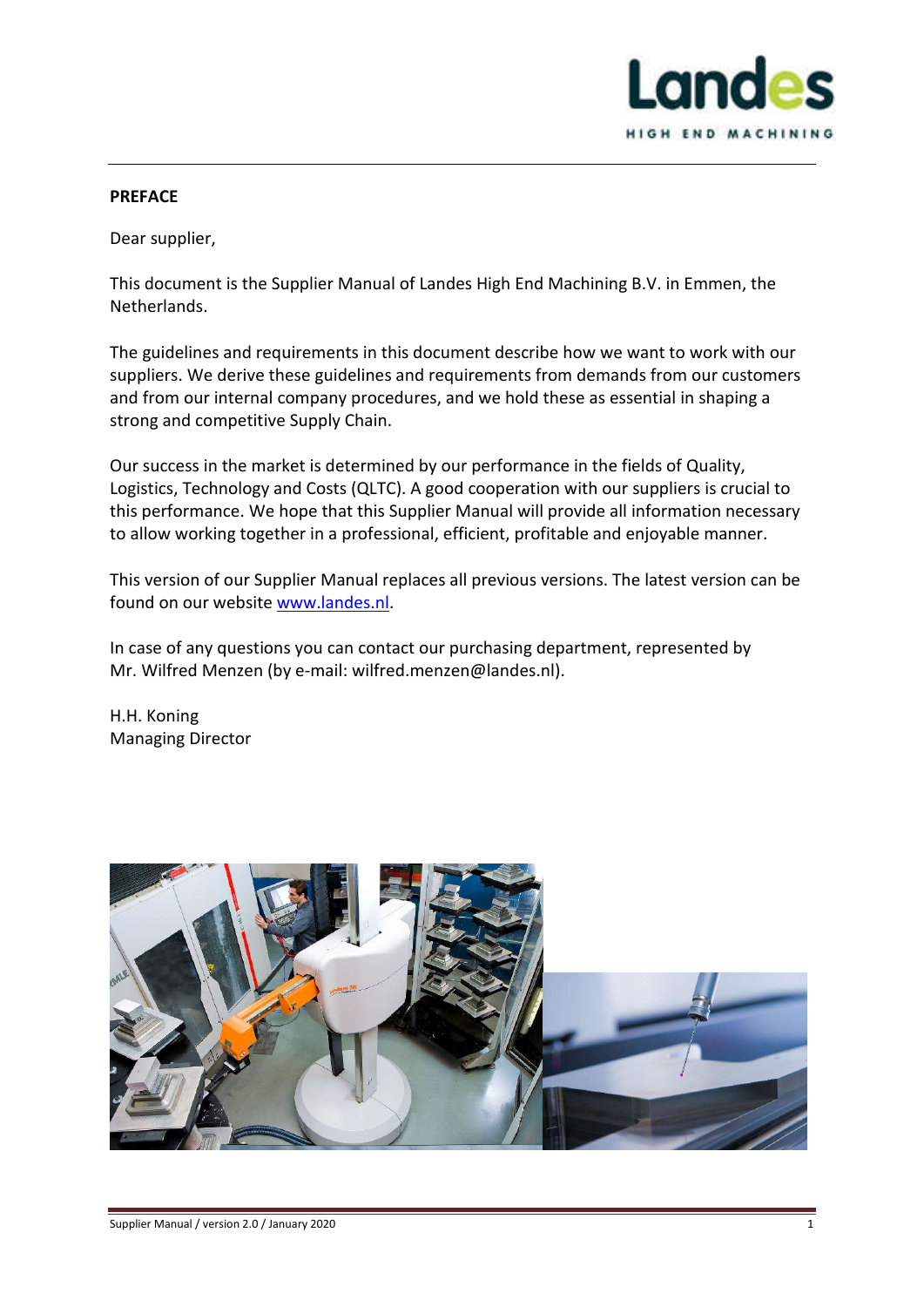

## **LANDES HIGH END MACHINING, MISSION STATEMENT**

Landes focuses on developing, manufacturing and assembling precision engineering components and small subassemblies. We deliver products from the 'high end machining' category to high quality market segments.

## **LANDES HIGH END MACHINING, PROFILE**

Landes has existed since 1985 and is specialised in producing complex turning and milling products. The markets we deliver are Semiconductor industry, Medical Industry, Aerospace, Machine industry, Sensor technology and Process industry. Focus lies on 5-axis machining, combined turning-/milling production and, on a limited scale, module assembly.

We mainly process titanium, aluminium and high alloy steels, but we also handle other types of steel and plastics. Our products are complex, because of their shape and tolerances or by additional requirements with respect to quality or logistics. Our processes are setup for serial repetitive work, a major part of our machinery is suited for 24 x 7 operation. Landes employs approximately 50 qualified and committed people. For more information about our company, you are welcome to visit our website: www.landes.nl.

We invest in long term relations with our customers. Our customers are very demanding, so we lay strong emphasis on the preparatory phase of our production cycle. We believe that Quality Assurance is more important than Quality Control. The preparatory phase is of utmost importance, since it determines to a large extent the quality of our processes and products. For serial and repetitive production work it is absolutely mandatory to carefully go through the preparatory phase, after which optimal performance with respect to QLTC can lay the basis for a sustainable relation. This is also the way in which we would like to cooperate with our suppliers, demanding from them a market approach that is similar to ours. Optimal performance in QLTC is a precondition for this.

We value our suppliers. Not only because they can add onto our competencies, but also because our flexibility is increased by the optional use of their production capacity. Flexibility is asked for by our customers, and it is a precondition for our market position.

We hope to ensure, by providing information in this Supplier Manual and by sharing the demands from our customers, that our suppliers are sufficiently informed to assume their important role in the chain successfully.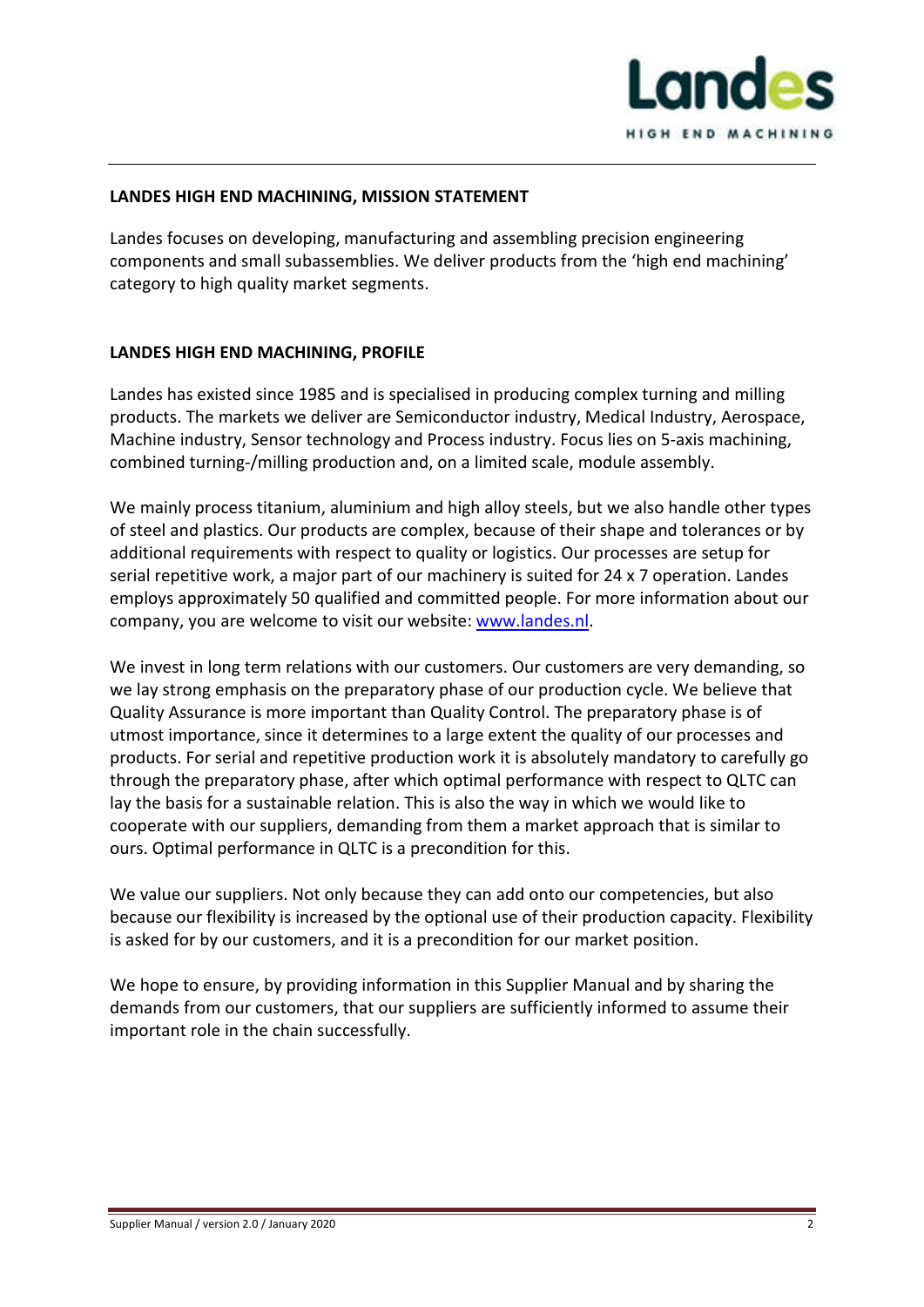

### **PURCHASING CONDITIONS**

To all our requisitions and assignments the GENERAL PURCHASING AND (SUB-) CONTRACTING CONDITIONS of the Koninklijke Metaalunie apply. The latest version of these conditions is available at our website www.landes.nl, under 'Downloads'.

#### **SUPPLIER SELECTION**

Landes suppliers are expected to be competitive in every aspect of QLTC. This means among other things timely delivery of products that meet the specifications against optimum price, and having in place a certified Quality Assurance system, that fits the nature of the work.

Cooperation with a new (potential) supplier always starts with an RFI (Request for Information). During this phase we gather information, on which we will base our decision whether or not to place an RFQ (Request for Quotation).

After assessing the received RFQ's we will decide which suppliers will receive a Purchase Order (PO). Approval of the products or services delivered is the concluding step for adding the supplier concerned to our list of released suppliers (Supplier Scope).

Landes is serious about taking responsibility for the environment. We also expect this from our suppliers. We explicitly select suppliers whose commitment is reflected in their procedures according to ISO14001, and who meet the requirements that follow from regulations in the fields of CM, RoHS and REACH. You can find more information about these European Regulations on page 9 of this Supplier Manual.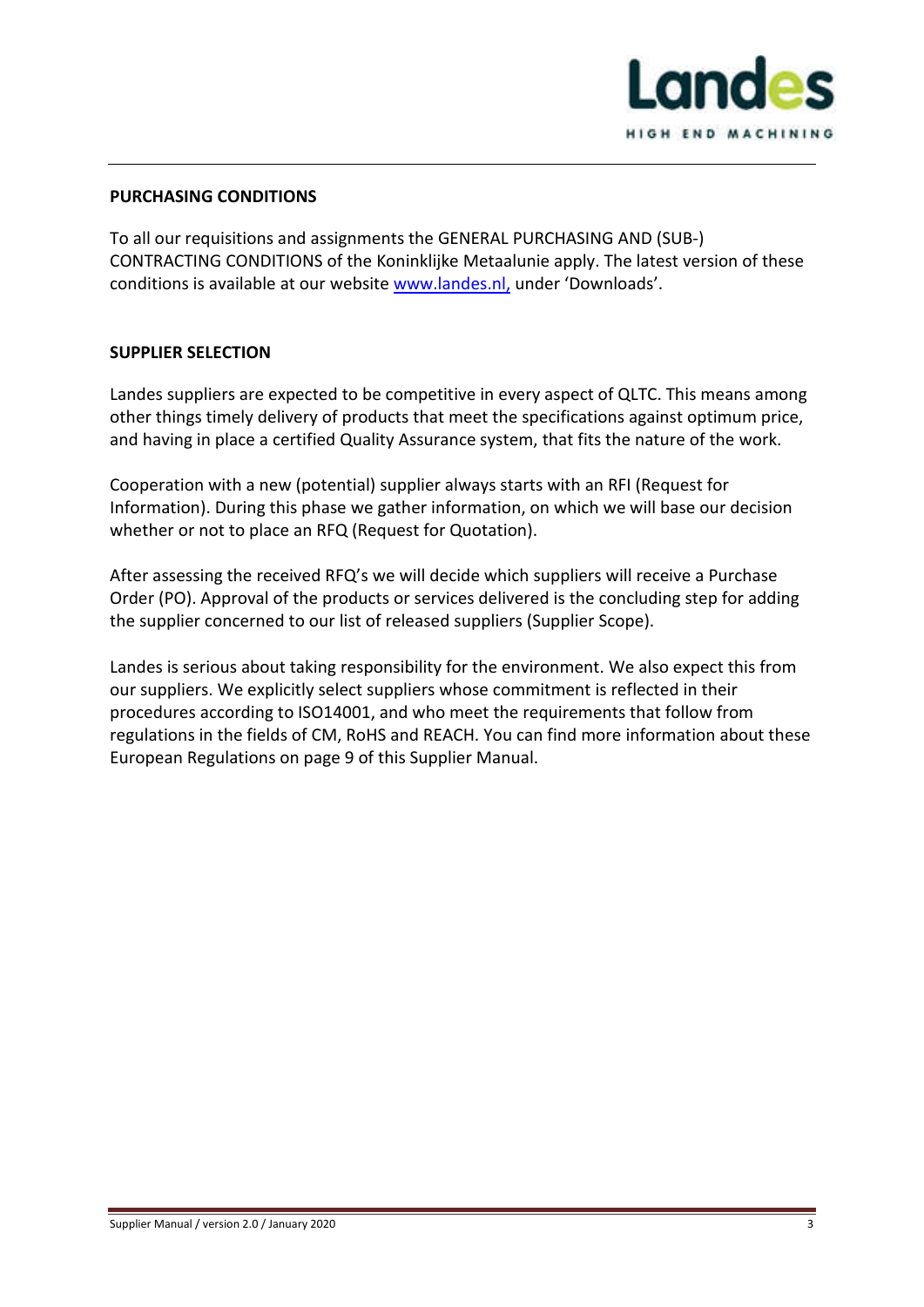

### **REQUISITIONS AND ORDERS**

Depending on the nature of the outsourced project, products or services, Landes may ask the supplier to sign a Non Disclosure Agreement (NDA). NDA's are always related to a specific project. The supplier is expected to make arrangements to ensure that the NDA is respected within his organisation, and if applicable by his suppliers. In case an NDA is obligatory, it has to be signed by both parties before the exchange of information starts taking place.

Specific export regulations (e.g. ITAR, EAR) may apply to a project. If this is the case, it will be communicated during the RFQ-phase. The obligation to exchange technical product data through secure communication lines may be a consequence of these regulations. Landes has facilitating software available to support the secure exchange of data with her suppliers.

Any offer submitted is assumed to be binding for a period of at least 8 weeks (unless agreed otherwise) and has to be specified in non-recurring costs, hours and materials so that the individual cost components are transparent. This information may be used for future reduction of costs and other optimisations.

Our Purchase Orders specify the delivered products or services and possible additional requirements. Every Purchase Order needs to be confirmed through e-mail to purchasing@landes.nl. The confirmation shall refer to our Purchase Order number (format 72yyxxxx). And further, the confirmation needs to show: the article number with current revision, the amount, unit price and delivery date. The delivery date is the date on which products or services are delivered at Landes.

In some cases after the formal release of a product and process, we will ask our supplier to provide us with the latest version of all documentation that is relevant for production. Documents that are relevant for production, are e.g. material certificates, CoC's, FMEA's, Control Plans, Work Instructions etc.

New suppliers will only be added to our Supplier Scope, after delivery of goods or services that fully comply with the required specifications and demands.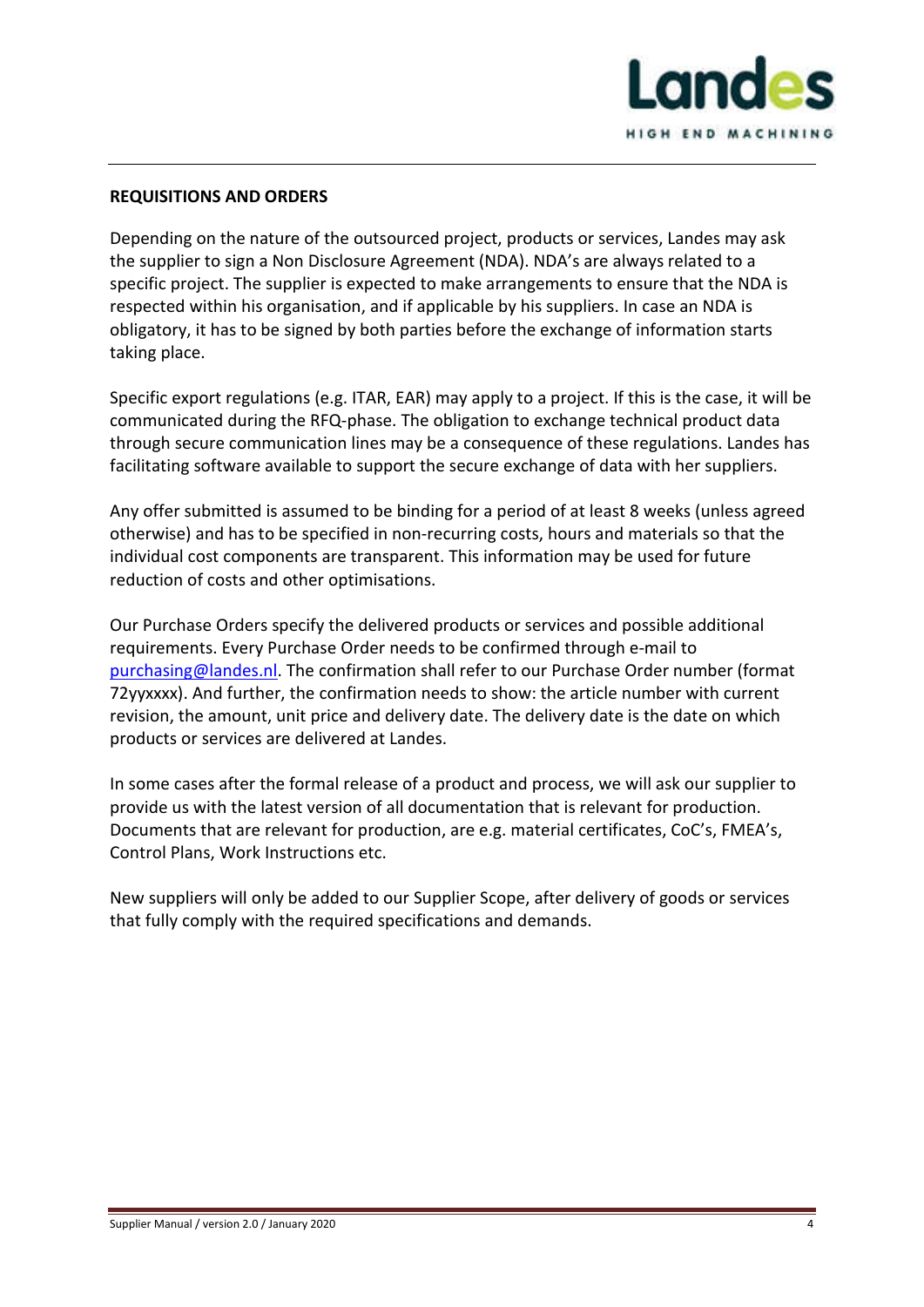

#### **SUPPLIER ASSESSMENT**

Annually, the performance is analysed of all suppliers that are mentioned on our Supplier Scope. This analysis is based on financial risks or delivery risks, and follows the Kraljic method, leading to a purchasing portfolio.

Starting from this composed purchasing portfolio, areas at risk are determined, and suppliers within these areas at risk are assessed. The outcome is discussed within the Management Team. This may lead to a rearrangement of suppliers, and to the expansion or reduction of the Supplier Scope.

Operational, logistic and quality performance of suppliers is measured on a monthly basis. This performance should comply with:

- *Approval percentage > 98%. This percentage is determined by the relation between the number of approved order lines and the total sum of order lines.*
- *On time delivery > 95%. Delivery is regarded as 'on time' when supply takes place between – 2 days and + 2 days from the agreed date of delivery (CLIP).*
- *Order confirmation > 95%. Orders need to be confirmed within 5 working days.*

Next to the assessment on the basis of these parameters, we reserve the right to request information from our suppliers about their internal quality performance.

Should the analysis of available data show that a supplier is under-performing, then the concerned supplier will be asked to set up an improvement plan. This improvement plan needs to be communicated with our purchasing department and quality department allowing us to monitor progress.

## **QLTC DEMANDS**

## **Quality (Q)**

## *General*

In addition to the release of suppliers based on certification (ISO9001, AS9100 etc.) and a test delivery, we think it is important to follow the development of the supplier in general and their Quality Management System in particular. We therefore reserve the right for ourselves, or together with our customers, to audit our suppliers with respect to processes that are relevant for delivery of products or services to us. The emphasis will lie on suppliers that are involved together with us in Aerospace projects, which require AS9100 certification. This standard imposes the 'right to audit suppliers'. Of course auditing is done in consultation, and arrangements for conducting an audit will be made in an early stage. Nondisclosure of other (non-Landes) projects will be respected.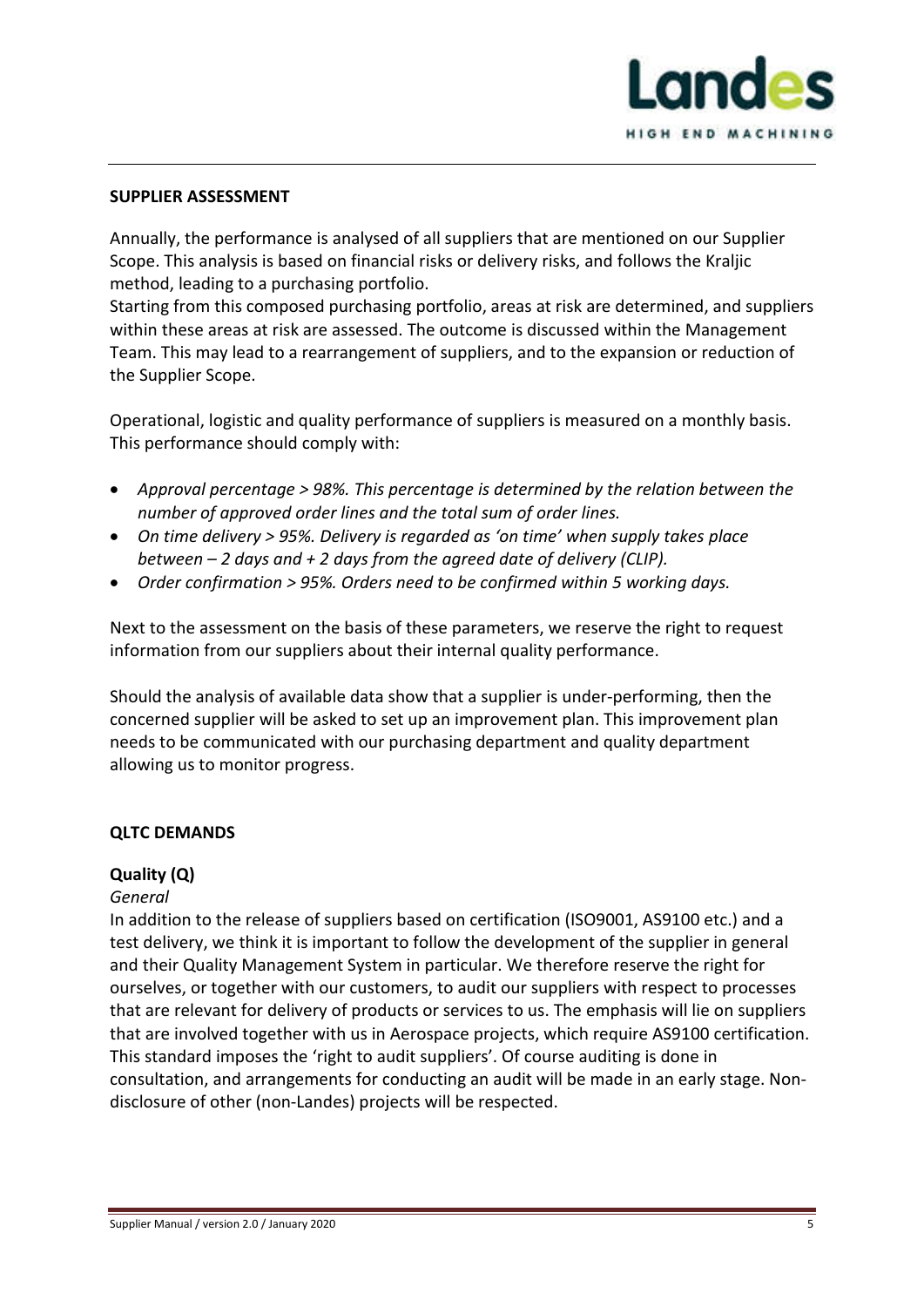

# *Measuring reports and certificates*

Products and services need to comply with specifications as mentioned on, or sent together with, our Purchase Order. Supplier will provide before, or at the latest together with the delivery of the product or service, all relevant documents, like measuring reports and certificates that show that specifications are met. Digital documents are to be sent to certificates@landes.nl, identified by our Purchasing Order number (format 72yyxxxx) and the line number of the Purchasing Order.

In case of good performance of a supplier, a Certificate of Conformity (CoC) may suffice to accompany the shipment. By signing the CoC, the supplier declares that the products meet the specification, and that measurements have been made according to the agreements. A CoC should always refer to our Purchasing order number (format 72yyxxxx). The underlying measuring reports and certificates shall be filed in a sound and reliable way by the supplier, and are to be sent to us upon demand.

The standard retention period for measuring reports and certificates is 3 years. CoC related documents shall be retained for 7 years. Deviating retention periods for documents will be communicated during the RFQ phase.

Our approval procedure of delivered products or services includes verification of the delivered documents. Products or services supplied without the required documents, are considered to be not received.

## *Handling complaints*

If products or services do not meet the specifications, Landes will draw up a 'Non Conformity Report', which will be sent to the supplier. This report will state the Rejection Number, the product or service concerned, the deviation, the rejection date and quantity. The supplier is deemed to verify whether other products or services from the same batch do meet specifications, and to take containment measures.

Supplier is responsible for analysing rejections and establishing the root cause according to the 8D methodology or comparable. Feedback on corrective and containment measures shall be given within 2 weekdays, and within 10 weekdays feedback shall be given of the preventive measures. Corrective actions, particularly repairs are only allowed after written consent.

We preserve the right to repair deviating products or services at suppliers' account, should this be demanded by timely delivery to our clients. Supplier will be previously informed. If applicable, deviating products will be returned to the supplier at their account.

#### **Logistics (L)**

#### *Deliveries*

Unless agreed otherwise, all deliveries are deemed to be carriage paid to Emmen (Incoterms 2011 / DDP).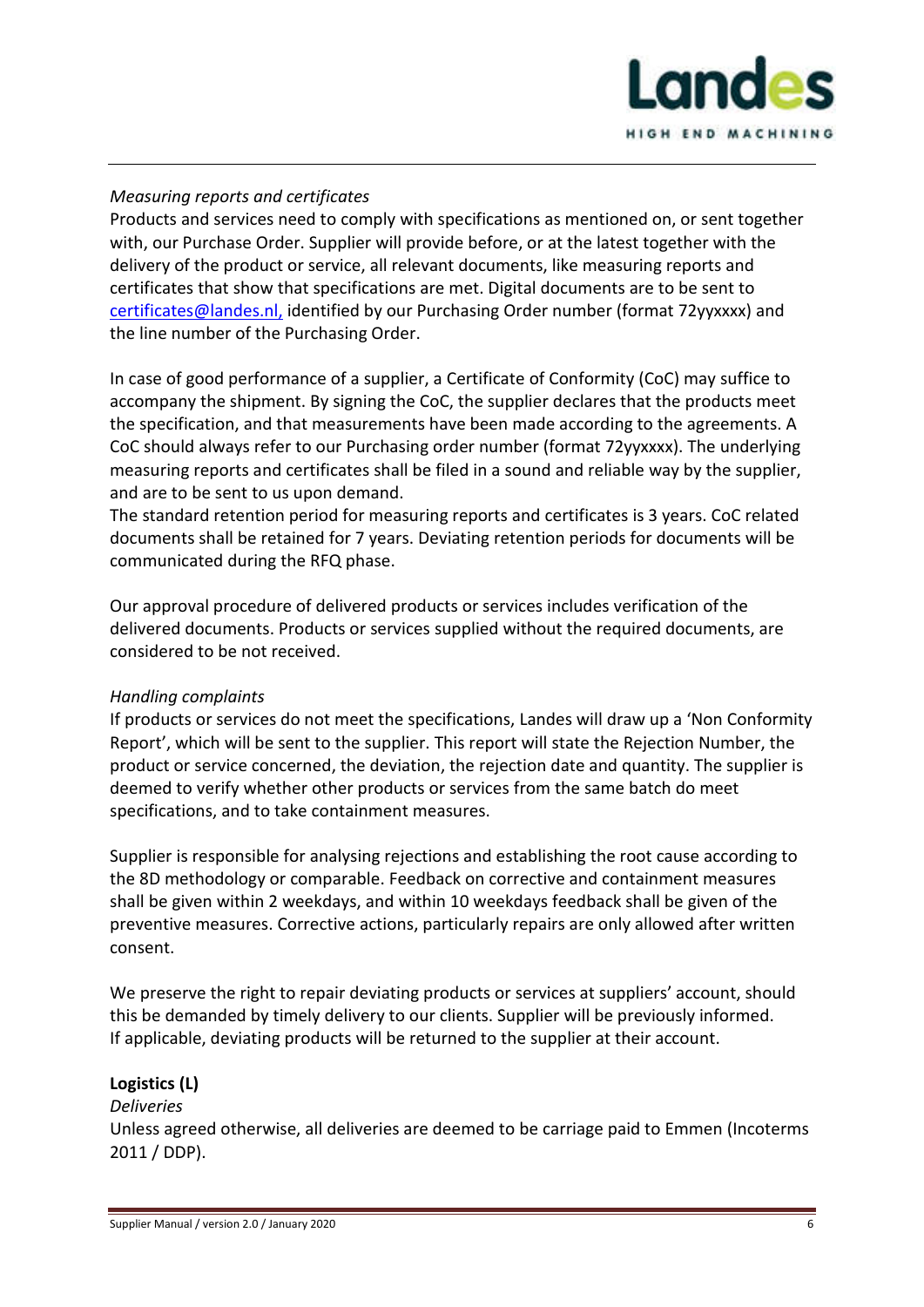

Supplier is responsible for providing adequate packaging, so damage during handling and transport is avoided.

The number stated on the Purchase order are net, unless agreed otherwise in writing. All products shall be unambiguously identifiable. In case of additional requirements with respect to product identification, these will be communicated during the RFQ-phase.

# *Forecast*

All of our forecasts, oral or written, are to be considered 'non-binding', and no rights whatsoever can be derived thereupon. Only signed Purchasing Orders will be valid as contractual commitments between Landes and their supplier, provided that the Purchasing Order is in accordance with our internal Landes Authorisation Scheme.

# **Technology (T)**

# *Modification of products, specifications or processes*

Suppliers shall have an engineering change procedure. Since products and specifications may be subject to change, it is a prerequisite that the supplier has a procedure in place for handling modifications and revisions. Landes expects timely (within the time agreed) and accurate information from their suppliers about the implications of any modification in the 4 fields of QLTC. Important aspects are requalification of processes, first delivery of the modified product, stock position, altered lead times, impact on tooling, sales price adjustment and the cost of disposal of obsolete products.

Suppliers are not allowed without our previous written consent to modify their own processes and the processes at their suppliers that are relevant to us. Subcontracting products and services by our suppliers to others is not allowed without our previous written consent. The modification of any process is only to be executed according to a Modification Procedure that includes the related formal release by us.

## *Obsolescence Management*

Suppliers shall guarantee that they will be able to deliver a certain product to Landes at least until 10 years after latest delivery, unless agreed otherwise. When suppliers anticipate that this requirement can no longer be met, they shall indicate this in writing at an early stage, so we can look for alternatives.

## *Management of digital information*

Suppliers shall have an IT infrastructure in place and related procedures that guarantee the confidentiality and continuity of the technical product- and process information (production documents, work instructions, FAI documentation).

The organization of the infrastructure shall guarantee that own employees will handle available information in a prescribed – secured – way, and that outsiders will not be able to access this information. Export regulations may impose additional requirements with respect to storage, control and accessibility of digital information.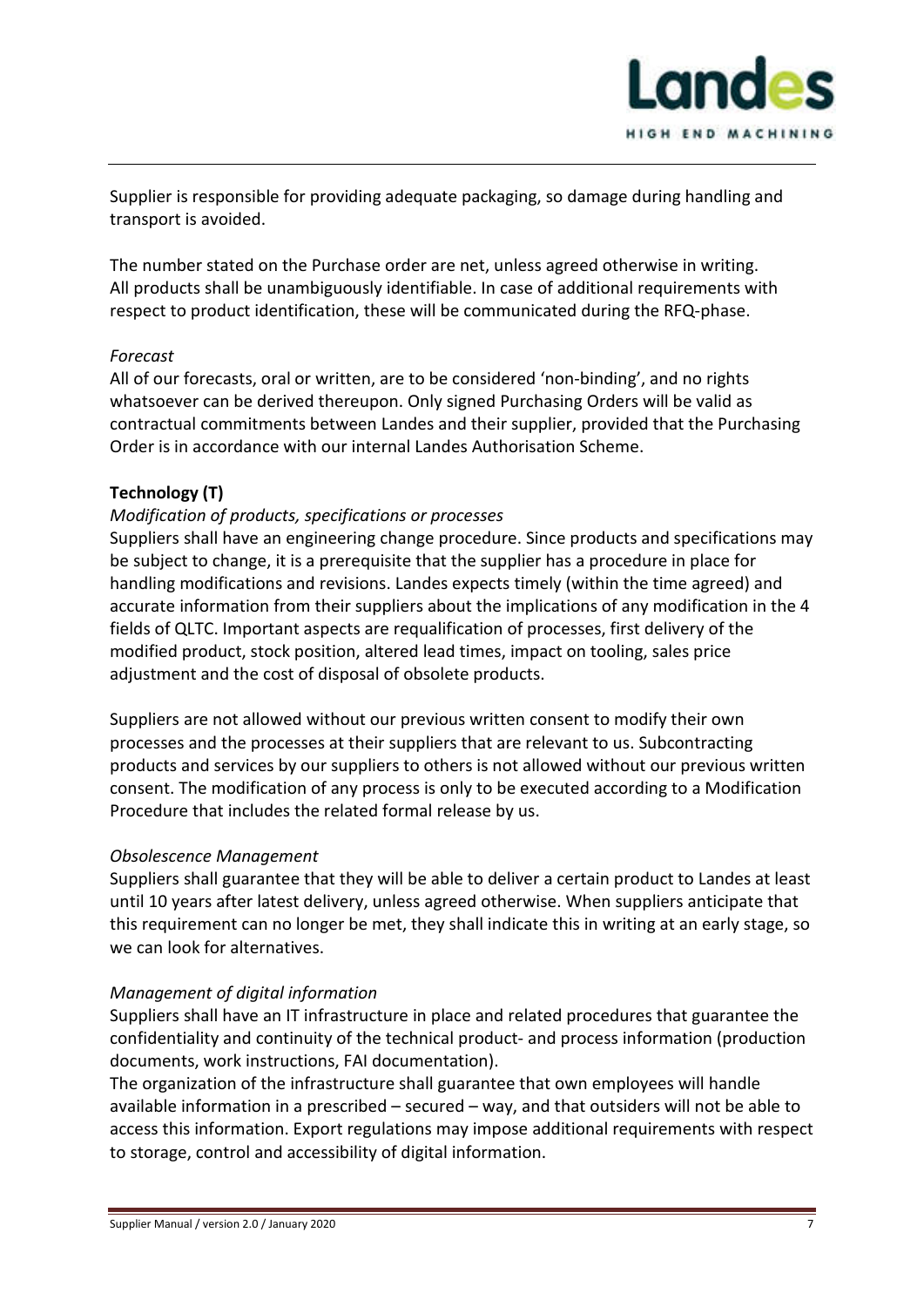

Continuity of IT-infrastructure shall be guaranteed by an adequate back-up system, so in case of a disturbance all relevant information remains available.

## *Specific client demands*

For some projects specific customer requirements may apply, not only internally to us but also to our suppliers. These specific customer requirements will be communicated during the RFQ phase. Specific customer requirements are either stated on our Purchasing Order, or will be sent along with the Purchasing Order.

# **Costs (C)**

# *Market conformity and cost reductions*

Landes expects from its suppliers that they will charge prices that reflect the market, and that they have a system in place for the continuous reduction of quality costs and material costs, and for improving productivity. Supplier shall manage cost reduction programs demonstrably in an adequate manner.

Processes can only be modified after taking into account the instructions as mentioned under Technology (T): 'Modifications of products, specifications or processes*'.* 

## *Transparency of cost structure*

For offers to us, but also for running projects, we expect suppliers to provide understanding of their pricing structure, so reductions of costs can be established and implemented jointly. Supplier should give insight in their cost structure regarding their profit margin, material, wages, surcharges and other direct and indirect costs. Non recurring costs shall be discernible from recurring costs.

## *Client dependency*

For a long term cooperation with our suppliers it is important that their client dependency remains limited to a certain percentage of their turnover, preferably not more than 10%. At our request, suppliers shall provide information showing the referred dependencies.

## *Term of Payment*

Landes uses a 60 day standard payment term for suppliers.